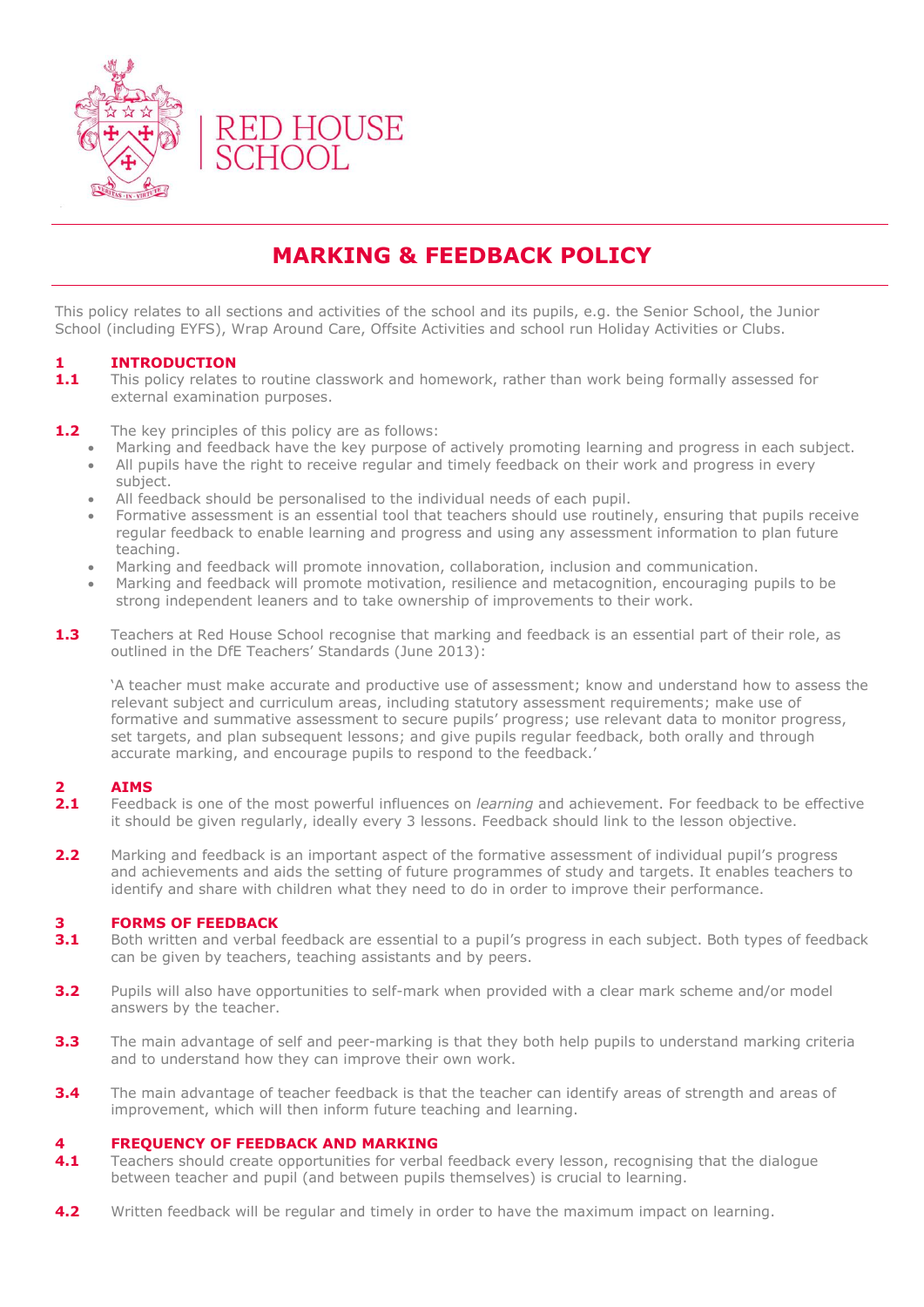- **4.3** The Assistant Head (Academic) in the Senior School and the Head of the Junior School, alongside Key Stage Coordinators and Heads of Departments will determine the specific timings of written feedback by subject area.
- **4.4** The key expectations are that marking and feedback are frequent enough to positively impact on progress and that they are timely in relation to the work the pupils have been doing. Consideration also needs to be given to teacher workload, and subject leaders should set expectations which are reasonable for teachers and that do not have a negative impact on other aspects of their role or on their wellbeing.

## **5 QUALITY OF FEEDBACK**<br>**5.1 Feedback** should:

#### **5.1** Feedback should:

- be consistently high quality and constructive.
- model high standards of literacy/oracy.
- be specific about strengths so that the pupil knows what they have done well and can build on these areas.
- identify clear and specific areas for improvement so that the pupil knows what they have to do to improve.
- be motivating for pupils and promote a 'growth mindset'.
- challenge pupils to think at a deeper level.
- be manageable for pupils to act upon.
- **5.2** Care should be given to the tone of feedback.
- **5.3** Praise and merits should be used where appropriate to show that teachers value the efforts of pupils, but praise should not mask areas for improvement.

### **6 IMPACT OF FEEDBACK**

- **6.1** Feedback is not effective unless it has had a positive impact on pupils' progress.
- **6.2** Teachers should ensure that pupils have been given opportunities to act on feedback and monitor whether they have used these opportunities effectively. These opportunities may take different forms according to the subject area and topic being studied, for example:
	- Re-drafting sections of work in light of the feedback.
	- Correcting misconceptions or errors.
	- Answering challenge questions that promote greater depth of understanding.
	- Acting on the targets in subsequent pieces of work.
- **6.3** Appropriate amounts of class or homework time can be devoted to facilitate this, but care should be taken to avoid homework being the sole vehicle for acting on feedback.

## **7 SPELLING, PUNCTUATION AND GRAMMAR (SPaG)**<br>**7.1** It is the responsibility of all teachers to promote literacy

- **7.1** It is the responsibility of all teachers to promote literacy within their subject area. Teachers should develop strategies for promoting subject literacy via marking and feedback (as well as within wider teaching), which will include:
	- Subject-specific spelling.
	- Explicitly teaching the genre/styles of writing that are relevant for the subject.
	- Identify where pupils are making mistakes and address them directly.
- **7.2** Care should be taken to personalise marking and feedback, especially for pupils with SEND, to avoid overcorrecting mistakes and allow pupils to focus on key points.

### **8 COMMITMENT TO TEACHING AND LEARNING**

- **8.1** Teachers should use marking and feedback to promote outstanding commitment to teaching and learning among pupils. Please refer to the School's Teaching and Learning Policy for further details.
- **8.2** Teachers should aim to ensure that:
	- Pupils display pride in, and commitment to, their learning.
	- There is genuine engagement with the subject.
	- There are opportunities for pupils to display intellectual curiosity.

### **9 QUALITY ASSURANCE**

- **9.1** It is the responsibility of Assistant Head (Academic) in the Senior School and the Head of the Junior School to have oversight of marking and feedback on their respective sites.
- **9.2** It is the role of the Key Stage Coordinators (Junior School) and the Heads of Department (Senior School) to monitor the quality and impact of marking and feedback in their subject areas. This will be done during staff meetings/briefings, JSLT/SMT meetings, departmental meetings, termly Academic meetings, and systematically at other points through the year.
- **9.3** The Assistant Head (Academic) and the Head of the Junior School will undertake work scrutiny of specific pupils, groups of pupils, subjects/topics, or year groups during the academic year.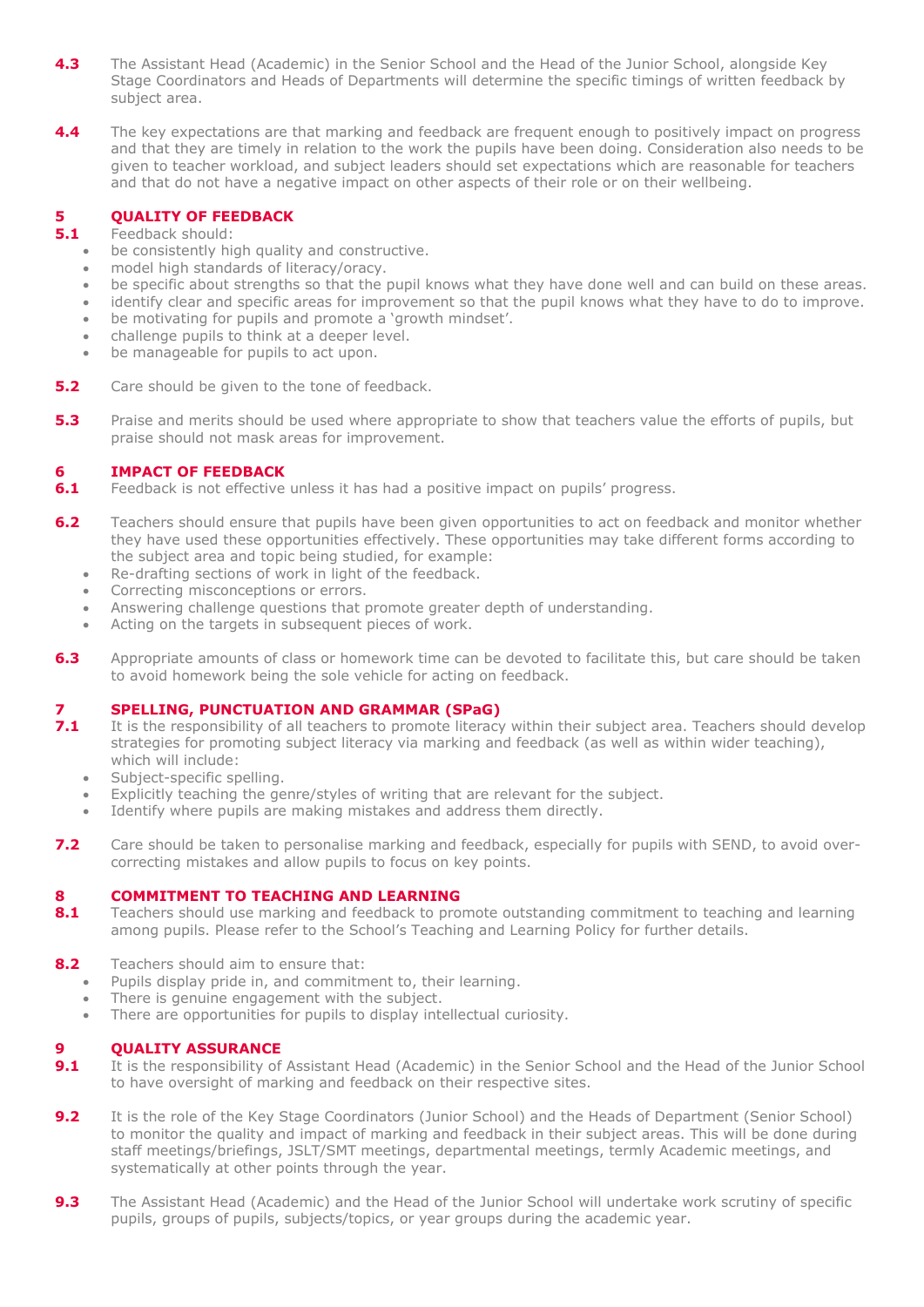**9.4** Where there are concerns over the marking and feedback in a particular class/subject, the Assistant Head (Academic) and the Head of the Junior School will consult with their SMT line manager about the appropriate course of action to be taken.

## **10 THE SENIOR SCHOOL (KEY STAGE 3 & 4)**

## **10.1 STRATEGIES**

- Effective feedback should include the following:
- An acknowledgement of what has been done.
- Ideas on ways to improve.
- An action point.
- It is worth noting that not all pieces of work can be 'quality marked' with effective feedback.
- Written feedback is predominantly encouraging and constructive.
- The learning objectives and/or thresholds should be the reference points for most written feedback.
- Staff should aim to share success criteria with pupils.
- Exemplar work could also be provided so that pupils are able to understand the standards that are expected.
- Peer and self-assessment can be used to enable pupils to develop their understanding of the assessment criteria.
- Pupils should be given, (where practical) dedicated, improvement & reflection time at the start of the lesson when books with new feedback are returned. Pupils are to respond to feedback during this time using a purple pen.
- Feedback is interactive and used by pupils and teaching staff in future lessons to evaluate the effectiveness of the teaching, including methods and resources.
- Pupils should receive feedback for an assessed piece of work every half term so they have a clear idea of attainment.
- Staff use a variety of methods to help pupils improve their work (including peer and self-assessment, light touch marking, written and oral feedback).
- Rewards are given not only for work that has been done well but also when pupils have improved their work and made progress in their learning.
- An agreed routine for correcting pupils' work should be accessible for pupils, teachers and other interested parties to refer to and should be reviewed from time to time and improved upon in the light of experience.
- Marking should be done, whenever possible, using a green pen

## **10.2 MARKING CODE**

**10.2.1** The following information is available in the pupil planner. These marking codes should be used by staff when marking classwork, homework or online work:

### **MARKING POLICY**

Exercise books must be handed in by the agreed deadline and then you have every right to have it marked and returned promptly. Teachers use the following marking code in addition to other written feedback.

- √ this is correct, a good point
- $\checkmark$ excellent idea, well done
- $\overline{\phantom{a}}$ I do not understand this
- $\lambda$ a word is missing
- spelling mistake 5.D
- D punctuation
- $\prime$ new paragraph should have been started.

### **10.3 SEND PUPILS**

- **10.3.1** For SEND pupils departments should have a clear policy of how they are identified and how they will be guided so that they maximise their potential.
- 10.3.2 Departments must indicate in their schemes of work how differentiation will used to differentiate for SEND pupils.
- **10.3.3** Staff must be aware of pupils with SEND and when marking it may be appropriate to correct only subject specific spellings in a piece of work.
- **10.3.4** Care must be taken when organising peer marking to ensure SEND pupils are not discouraged.
- **10.3.5** A register of SEND pupils will be shared with staff, screening data shared in Academic Meetings and updates are given regularly via email, briefing/bulletin or during the Academic Meeting. All members of staff are to record SEND pupils in their teacher planners.
- **10.3.6** Schemes of work to address the provision for SEND pupils. Support/differentiation for each subject to be considered and incorporated into schemes of work as necessary e.g. use of assistive technology.
- **10.3.7** The work and progress of identified pupils to be closely monitored by the Head of Department to see if their attainment matches their potential. Progress will be reviewed by Assistant Head (Academic), the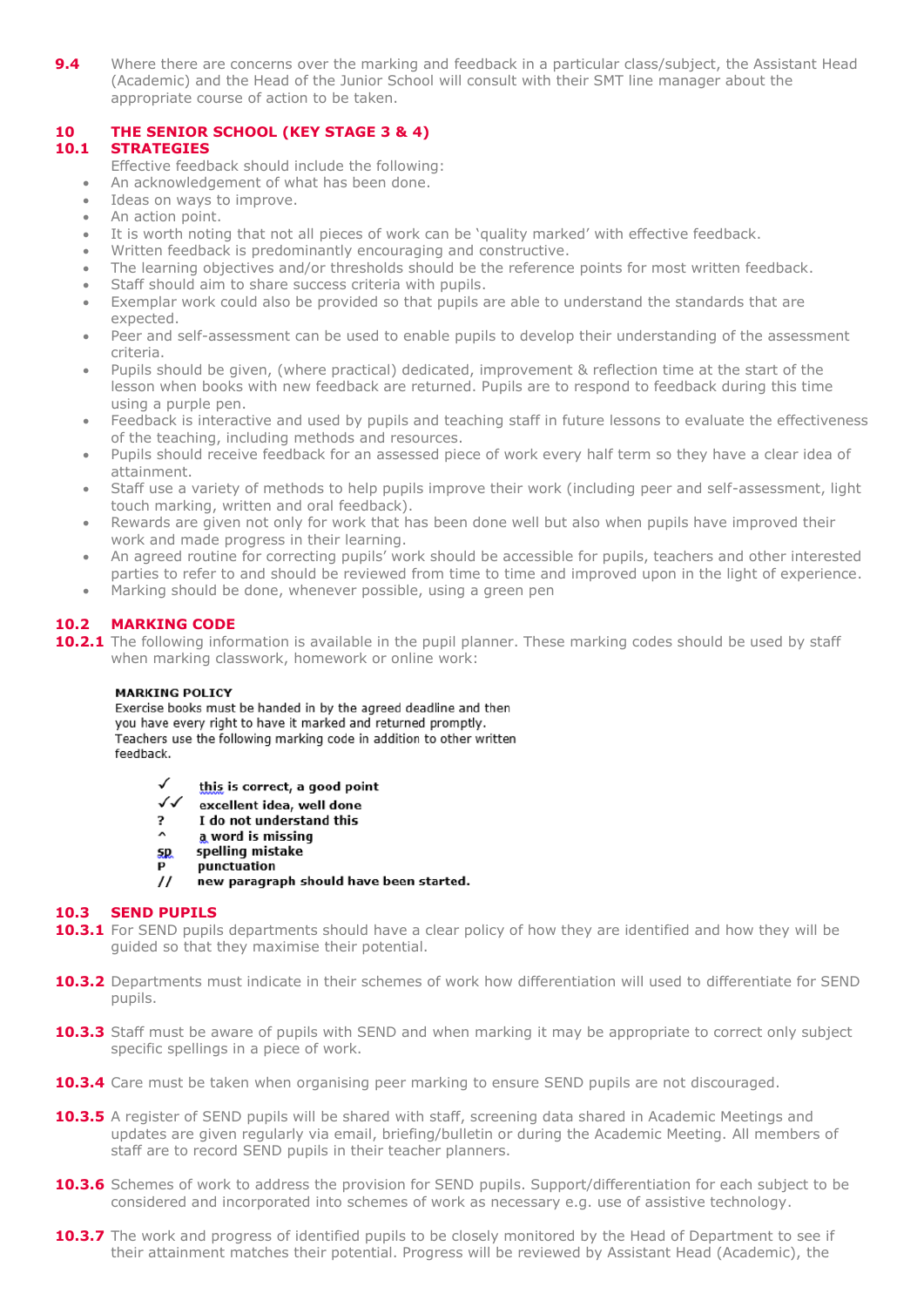Deputy Head (Head of the Senior School), the SENCo, and form tutors during termly report review meetings.

- **10.3.8** Heads of Department are encouraged to keep evidence of work including examination papers/tests form Key Stage 3 and 4.
- **10.3.9** Departments should review the progress and provision for SEND pupils at departmental meetings and there will usually be opportunities to discuss SEND pupils at whole school Academic Meetings.

## **10.4 HEADS OF DEPARTMENT ARE EXPECTED TO ENSURE THAT**:

- The department marking policy enables the Whole School Policy to be effectively implemented.
- All subject areas have a coherent and consistent approach to identifying learning milestones and identify key tasks to be marked.
- The impact of department marking policy is monitored by conducting regular work scrutiny, this can be undertaken in departmental/department meetings if time permits.
- Pupils and teachers have easy access to threshold and grade descriptors that are understood by all pupils.
- The marking within the department motivates pupils and has a positive impact on self-esteem.

## **11 THE JUNIOR SCHOOL (EYFS AND KEY STAGE 1 & 2)**

## **11.1 STRATEGIES**

- 11.1.1 Effective feedback should include the following:
	- Wherever possible, marking and feedback should be related to a clear learning objective which has been shared with the children.
	- Spelling, punctuation and grammar should not be asked for in every piece of work as children cannot focus on too many things at once. However, children should be asked to check their work and read it through when they have finished working.
	- Marking and feedback should be carried out as soon as possible after the work has been completed.
	- Marking should *usually* be carried out whilst work is being done in EYFS and Key Stage 1. Marking should be clear and done in accordance with the agreed marking keys.
	- All adults (including classroom assistants and supply teachers) who work with the children should use the marking keys.
	- A green pen should be used to mark the children's work.

### **11.1.2 Give recognition and praise**

- Focusing on the positive side of a piece of work will promote self-esteem.
- A particularly successful piece of work may be awarded with stickers, stamps, smiley faces.
- Quality work may be celebrated and shared with the class, in good work assemblies, in the school magazine or on the School's social media pages.

### **11.1.3 Give strategies for improvement**

- Through discussion, children need to be made aware that marking is a way to help them improve their learning.
- Work should be marked sensitively with discretion and children should be expected to assimilate a limited number of corrections at one time.
- These should be in a language that the child understands and should vary according to age and ability.

### **11.1.4 Allow time for reflection**

 When work has been distance-marked, allow some time when returning the work for the children to respond to the marking by reading through the work and/or correcting mistakes.

## **11.2 KEY STAGE 2 - DIFFERENT TYPES OF MARKING AND FEEDBACK**

**11.2.1** Marking children's work can have different roles and purposes at different times and can involve both written and oral feedback. Children in Key Stage 2 also use purple pen to respond to feedback.

## **11.2.2 Summative Marking and Feedback**

- Closed tasks or exercises should be marked in accordance with the marking scheme.
- This is particularly appropriate for pieces of work which are designed to allow children to practice and consolidate learning.
- When appropriate, children should self-mark in class or group session.

## **11.2.3 Formative Marking and Feedback**

### **11.2.4 Oral feedback can take the form of:**

- Discussion between the teacher and the child/group/class while the work is being carried out.
- Discussion between the teacher and the child/group/class when the work is completed or returned.
- Common errors can be addressed during a whole class/group session rather than individually.

## **11.2.5 Written marking and feedback**

- It is not possible to mark all pieces of work with the children so distance marking needs to be manageable for the teachers and meaningful for the children.
- Teachers need to decide whether work will simply be acknowledged or given detailed attention.